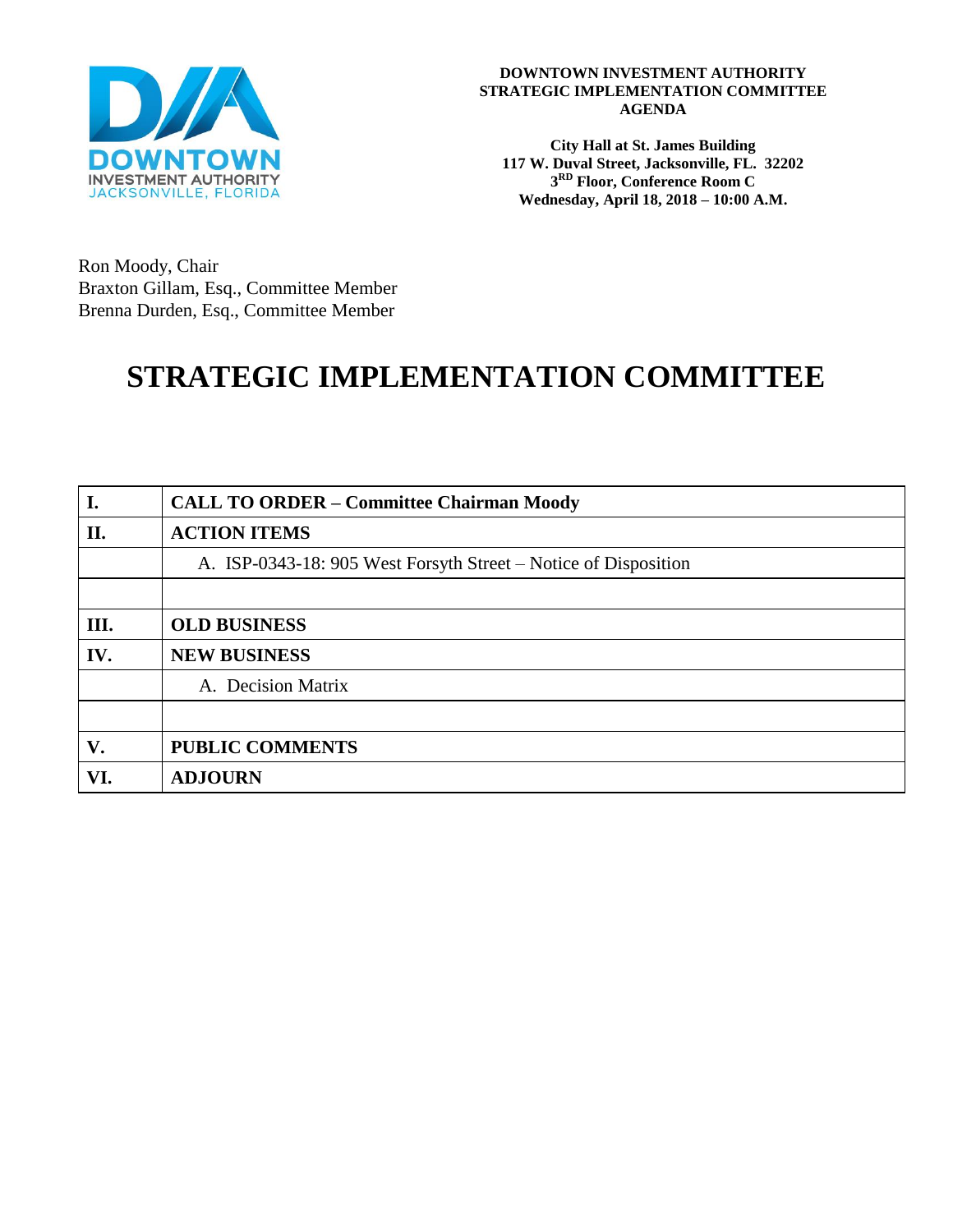

**Downtown Investment Authority Committee Meeting** 

**City Hall at St. James 117 West Duval St., 3rd Floor, Conf Room C.**  *April 18, 2018– 10:00 a.m.*

#### *DIA Strategic Implementation Committee Meeting Minutes*

**Committee Members Present:** Ron Moody, Committee Chair, Brenna Durden, Esq., and Braxton Gillam, Esq.

**DIA Staff:** Aundra Wallace, Chief Executive Officer, Guy Parola Operations Manager, Jim Klement, DDRB Coordinator and Karen Underwood-Eiland, Executive Assistant

## **I. CALL TO ORDER**

Committee Chairman Moody called the meeting to order at 10:20 a.m.

## **II. ACTION ITEMS**

#### **A. ISP-0343-18: 905 West Forsyth Street – Notice of Disposition**

The DIA adopted Resolution 2017-10-03, instructing its CEO to issue, through the City's Procurement Office, a Notice of Disposition for a City-Owned property at 905 West Forsyth Street. ISP-0343-18 was issued, and in response the DIA//city received two (2) proposals, the summaries of which are contained within this memorandum, along with a recommendation to accept one of the two proposals for further actions by the DIA Board.

Both proposals are both mixed-use, ground floor commercial with two stories of residential. Both developers are qualified and demonstrated ability to realize their proposed developments. Both proposals list n offer price of below the appraised value. Neither proposal indicated requests for further incentives.

Guy Parola provided a detailed staff report. A recommendation was based on information provided for the piece of property.

CEO Wallace reported that staff has taken the liberty to develop a scoring matrix which would be used internally moving forward.

Rafael Caldera, Arkest, LLC was present to answer any questions regarding his response to their proposal summary.

Board Member Durden asked the staff to remind the committee of what the parking requirements of the downtown area. Jim Klement responded that the downtown overlay, a 50 percent reduction from the standard requirement parking requirement. As they move through the DDRB review process, the evaluation of what their parking needs are would seek relief. Mr. Caldera stated that the property would have to have a deviation for the DDRB.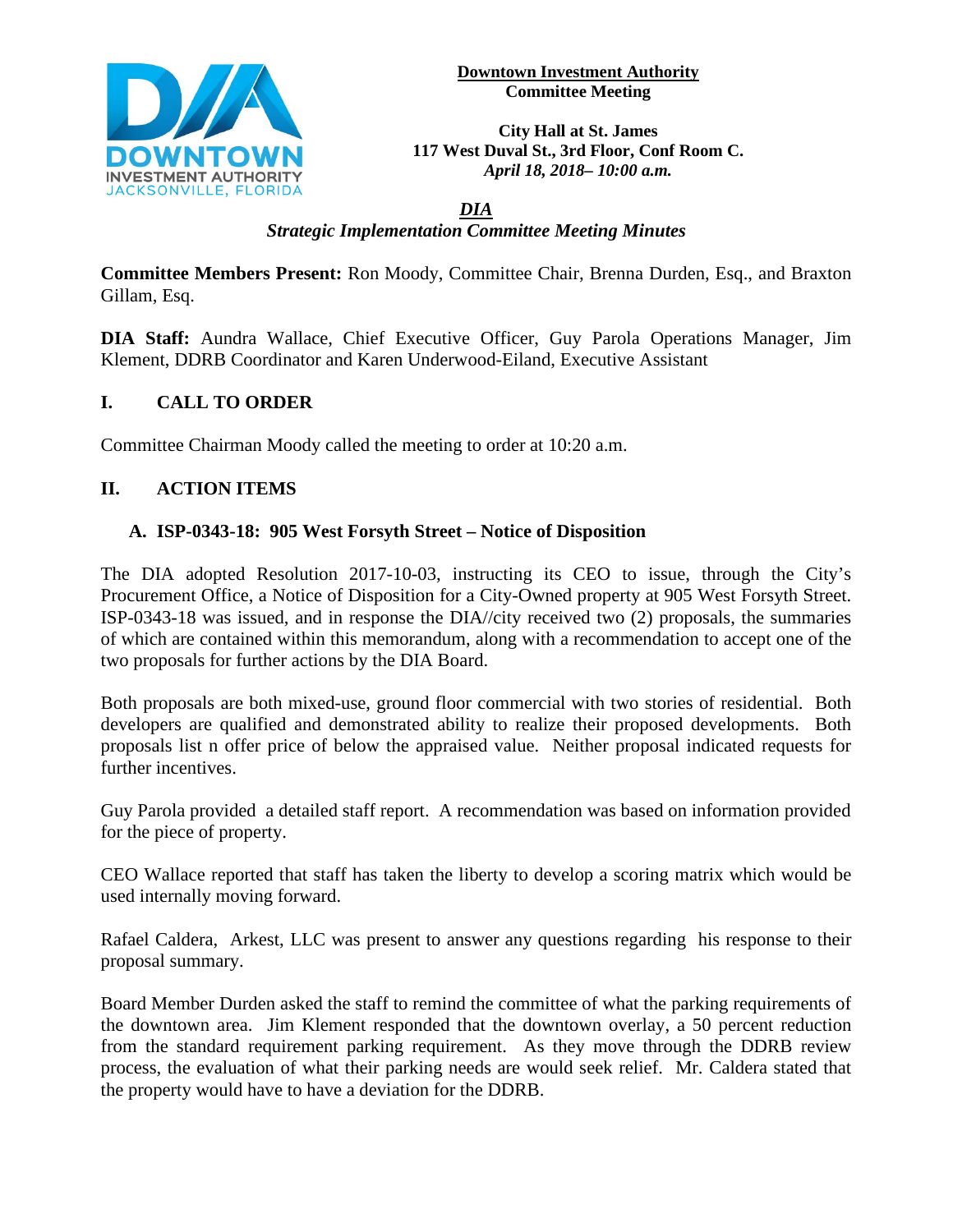Downtown Investment Authority Strategic Committee Meeting April 18, 2018 Page 2 of 3

Paul Sifton, SADs, Inc. was present to answer any questions regarding his response to their proposal summary. He provided a handout of the BuyGo grocery store flyer. BuyGo Grocery is a fresh produce and fruit company which in interested in pursing that location. He envisions a honey franchise becoming the first retail store for their operation.

Paul Sifton stated that he anticipates being able to utilize the existing parking behind the convienent store by starting their apartments underneath the second level .

Chairman Moody stated that both offers are very close. The financial offer for Arkest is \$36,250 and SADs offer was \$60,000 and the property was appraised at \$250,000.

CEO Wallace noted whomever is chosen would meet with staff to put together a normal development agreement. He recommended the developers to come back with a reasonable detailed timeframe.

The Committee Members provided their scorings for the ISP-0343-18 Notice of Disposition for a City-Owned property at 905 West Forsyth Street.

Board Member Gillam voted as staff listing SADs Inc. as number (1) and Arkest, LLC as number (2) . Both proposal were very interesting.

Board Member Durden voted as staff listing SADs Inc. as number (1) and Arkest, LLC as number (2). She noted her appreciation to the staff for the level of analysis and information provided. Both projects were perfect relating to mix-use and as it relates to timing, she would like to see it happen faster than three (3) years.

Chairman Moody voted as staff by listing SADs Inc first and Arkest, LLC second.

Chairman Moody opened the floor for pubic comments and then closed the floor.

## **A MOTION WAS MADE BY BOARD MEMBER GILLAM AND SECONDED BY BOARD MEMBER DURDEN RECOMMENDING SADS, INC AS THE HIGHEST RANKING PROPOSAL AND TO BE PRESENTED AT THE NEXT DIA BOARD MEETING TO THE FULL BOARD FOR APPROVAL.**

**THE MOTION PASSED 3-0-0.** 

## **III. OLD BUSINESS**

Board Member Gillam inquired about the having 324 N. Broad Street reappraised at the November 9<sup>th</sup> Strategic Implementation Committee meeting. CEO Wallace responded that item can be discussed at another committee meeting in June or July 2018 to go back out with another ISP for that particular parcel.